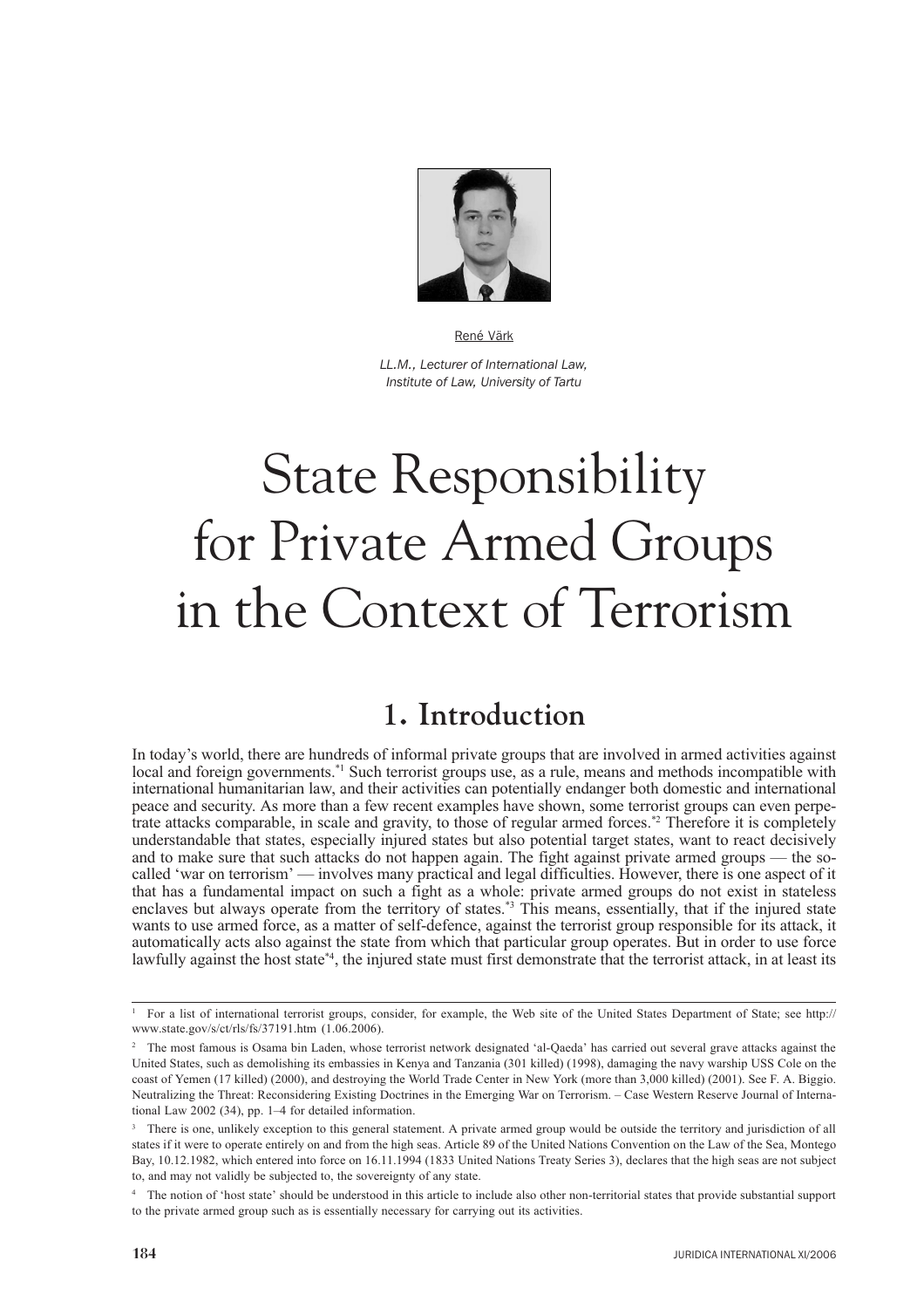consequences, is attributable to the former under customary or conventional international law. If this is not duly done, the injured state instead commits an internationally wrongful act and is itself liable before the host state. Although the law of state responsibility includes a number of rules that aid in determining whether a particular act is attributable to a state, their application is, unfortunately, neither uniform nor consistent. States tend to broaden the scope of these rules if and when doing so offers better protection for their national security interests or simply serves to further their political goals to a greater extent. This article analyses both actual and hypothetical situations in which a private armed group has acted forcibly against a foreign state, and it attempts to establish under which circumstances the host state can be held legally responsible for such acts.

# 2. General remarks on state responsibility 2.1. Principles of state responsibility

All sovereign states are equal in rights as well as in corresponding duties to respect the rights of other states. When a state violates the rights of another state and causes injury to the latter as a result, it is responsible for said injury and has to compensate fully for all damages. As the Permanent Court of International Justice has appropriately found, "it is a principle of international law, and even a greater conception of law, that any breach of an engagement involves an obligation to make reparation".<sup>\*5</sup> In simpler words, the state is responsible for the breaches of its international obligations and becomes subject to whatever remedial action is legally permissible in the circumstances.

The rules covering state responsibility were recently codified into the Draft Articles on Responsibility of States for Internationally Wrongful Acts (2001)<sup>\*6</sup>, which reflect customary international law binding upon all states.<sup>\*7</sup> These provide that "every internationally wrongful act of a State entails the international responsibility of that State".\*\* The responsibility arises from conduct, an action, or an omission that (1) is attributable to that state under international law and (2) constitutes a breach of an international obligation of the state.<sup>\*9</sup> Article 12 explains that such a breach occurs when an act of a state is not in conformity with what is required of that state by the particular obligation in question, regardless of its origin or character. For the sake of objectiveness, it is exclusively for international law to determine what constitutes an internationally wrongful act, irrespective of municipal law.<sup>\*10</sup> If any of these requirements is not duly satisfied, there is no internationally wrongful act and the state cannot be held legally responsible for the action in question.

The law of state responsibility is based on the concept of agency. States are political abstractions and act not as such but through persons. So, the key question is whether a person has acted as an agent of a particular state and his acts qualify as action of that state. This is particularly true in cases involving formal state organs, especially their officials, that have been authorised to exercise public functions and, as a result, represent the state in question. If it is established that an act is indeed attributable to a state, the latter is considered to have itself committed that act, without further regard to the identity of the person who actually carried it out.

The traditional rule is that the conduct of private actors, both persons and entities, is not normally attributable to the state under international law.<sup>\*11</sup> However, it is equally well settled that the acts of *de facto* state agents are attributable to the state; i.e., the conduct of apparently private actors may in fact be sufficiently connected with the exercise of public functions that otherwise private acts may be deemed state action instead. The rules of state responsibility have gradually developed to hold a state answerable for its own wrongdoings also in relation to private violence. Where the state has a duty to prevent private harm or to abstain from any support for it, its responsibility is engaged when it violates these obligations.<sup>\*12</sup> In these cases, it is often difficult to make a determination. It is, however, less likely that it is going to be possible to demonstrate that a state is responsible for the private acts itself (direct responsibility) than it is to prove that the state is responsible for its own related wrong — i.e., its inadequate efforts to prevent the private action in

<sup>&</sup>lt;sup>5</sup> Judgement, The Factory at Chorzów (Germany v. Poland). – Permanent Court of International Justice Series A, No. 17 (1928) 4, p. 29.

<sup>6</sup> General Assembly Resolution 56/83, 28.01.2002, Annex (Draft Articles).

R. Wolfrum. State responsibility for private actors: An old problem of renewed relevance. - M. Ragazzi (ed.). International Responsibility Today. Leiden: Brill 2005, p. 424.

<sup>&</sup>lt;sup>8</sup> Draft Articles, article 1.

 $9$  *Ibid*., article 2.

 $10$  *Ibid.*, article 3.

<sup>&</sup>lt;sup>11</sup> R. Jennings, A. Watts (eds.). Oppenheim's International Law. 9th ed. Vol. 1. Harlow: Longman 1996, pp. 502–503.

<sup>&</sup>lt;sup>12</sup> T. Becker. Terrorism and the State: Rethinking the Rules of State Responsibility. Oxford: Hart Publishing 2006, p. 3.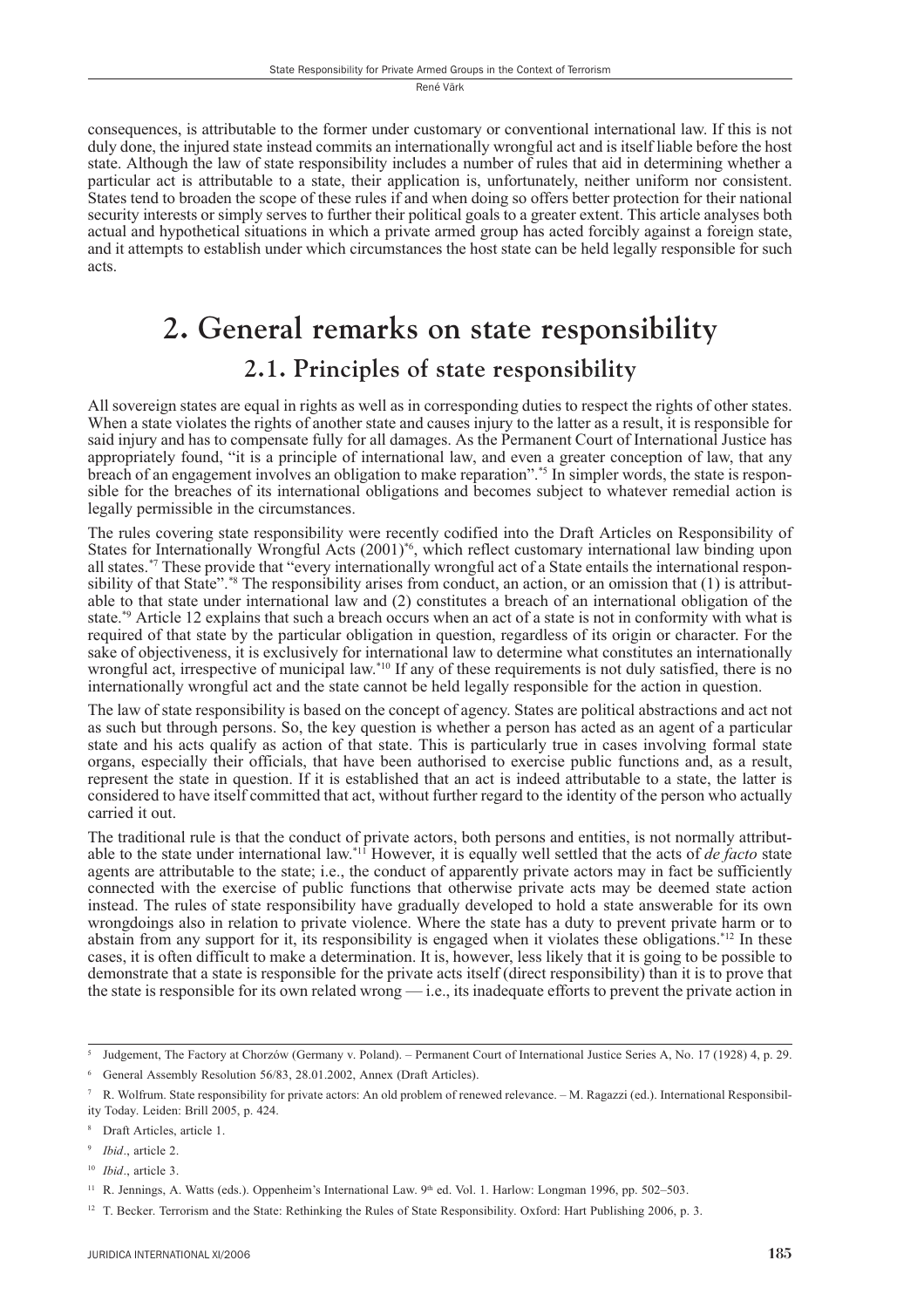question (indirect responsibility). The fact of whether the state bears direct or indirect responsibility usually determines also what kind of countermeasures may be appropriate and lawful in the case in question.

## 2.2. Changing nature of state responsibility?

The legal response to the terrorist attacks of 11 September 2001 in the United States and other recent developments strongly suggest that the scope of state responsibility for private conduct has expanded. Quite a few states have indicated that they are prepared to hold other states responsible for international terrorism where<br>there is less incriminating evidence.<sup>\*13</sup> Most famously, President Bush declared that the United States would shift hints that states may hold other states directly responsible for private acts that were previously held to confer indirect responsibility and led to the possibility of taking countermeasures only of lesser degree than military operations. The United States held the Taliban regime of Afghanistan directly responsible for the 11 September 2001 terrorist attacks because it allowed al-Oaeda to operate in its territory, not because it directed or controlled the entity's action.

Does such expansion of responsibility have the positive effect for which states are hoping? The results are most likely going to be mixed.<sup>\*15</sup> Although states have acknowledged the significant changes in circumstances that have been dominating and influencing international affairs since 11 September 2001, there has been very little progress in refashioning the 'primary rules' specifying the content of state obligations in the context of terrorism; states have instead relaxed the 'secondary rules' defining state responsibility for breaches of any such obligations.\*<sup>16</sup> States should formulate support for terror as a clear breach of primary legal obligations, which leads to liability under the traditional rules of state responsibility. Unfortunately, states cannot agree on a workable and universally accepted general definition of terrorism.<sup>\*17</sup> The last four decades have seen a number of efforts, some less serious than others, to formulate such a definition, but there is still no legally binding solution concerning the matter, except 13 special conventions on specific offences commonly described as terrorist acts.<sup>\*18</sup> Perhaps the most persistent obstacle is summed up in the infamous maxim that one man's terrorist is another man's freedom fighter. Geoffrey Levitt has very aptly described the situation by saying that "the search for a legal definition of terrorism in some ways resembles the quest for the Holy Grail: periodically, eager souls set out, full of purpose, energy and self-confidence, to succeed where so many others before have tried and failed".<sup>\*19</sup> The Holy Grail remains undiscovered. Even the 11 September 2001 events, which caused unprecedented solidarity in the world, could not lead to formulation of a general definition of terrorism as was optimistically hoped. The amendments to the 'secondary rules' remain, so far, the lone workable solution to the problem of state responsibility for private forcible acts, although commentators have correctly expressed concern that such an "approach is unsound, because it risks a range of perverse, trans-substantive implications that could undermine the struggle against terrorism".\*20 Furthermore, there are limits to how much one can stretch the 'secondary rules'.

<sup>19</sup> G. Levitt. Is 'Terrorism' Worth Defining? – Ohio Northern University Law Review 1986 (13), p. 97.

<sup>20</sup> D. Jinks (Note 15), p. 95.

<sup>&</sup>lt;sup>13</sup> See M. E. O'Connell. Evidence of Terror. – Journal of Conflict and Security Law 2002 (7), pp. 19–36 for discussion of what evidence is sufficient for linking terrorist attacks to states and for supporting a case of self-defence against such states.

<sup>&</sup>lt;sup>14</sup> Statement by the President in his Address to the Nation, 11.09.2001. Available at http://www.whitehouse.gov/news/releases/2001/09/ 20010911-16.html (1.06.2006).

<sup>&</sup>lt;sup>15</sup> See D. Jinks. State Responsibility for the Acts of Private Armed Groups. - Chicago Journal of International Law 2003 (4), pp. 91-94 for detailed discussion.

<sup>&</sup>lt;sup>16</sup> The primary rules specify the content of legal obligations, and the secondary rules set forth the conditions under which states are considered to be responsible for breaches of these obligations. See J. Crawford. The International law Commission's Articles on State Responsibility: Introduction, Text and Commentaries. Cambridge University Press 2002, pp. 14–16 for further information.

<sup>&</sup>lt;sup>17</sup> See, for example, A. R. Perera. Reviewing the UN Conventions on Terrorism: Towards a Comprehensive Terrorism Convention. - C. Fijnaut, H. Wouters, F. Naert (eds.). Legal Instruments in the Fight against International Terrorism: A Transatlantic Dialogue. Leiden: Martinus Nijhoff 2004, pp. 567-587; H. Duffy. The 'War on Terror' and the Framework of International Law. - Cambridge University Press 2005, pp. 18–31; M. Halberstam, The Evolution of the United Nations Position on Terrorism; From Exempting National Liberation Movements to Criminalizing Terrorism Wherever and by Whomever Committed. – Columbia Journal of Transnational Law 2003 (41), pp. 573– 584 for more information on the question of defining terrorism.

<sup>&</sup>lt;sup>18</sup> See P. J. van Krieken. Terrorism and the International Legal Order: With Special Reference to the UN, the EU and Cross-Border Aspects. The Hague: T. M. C. Asser Press 2002, pp. 22-27 for definitions adopted in these conventions.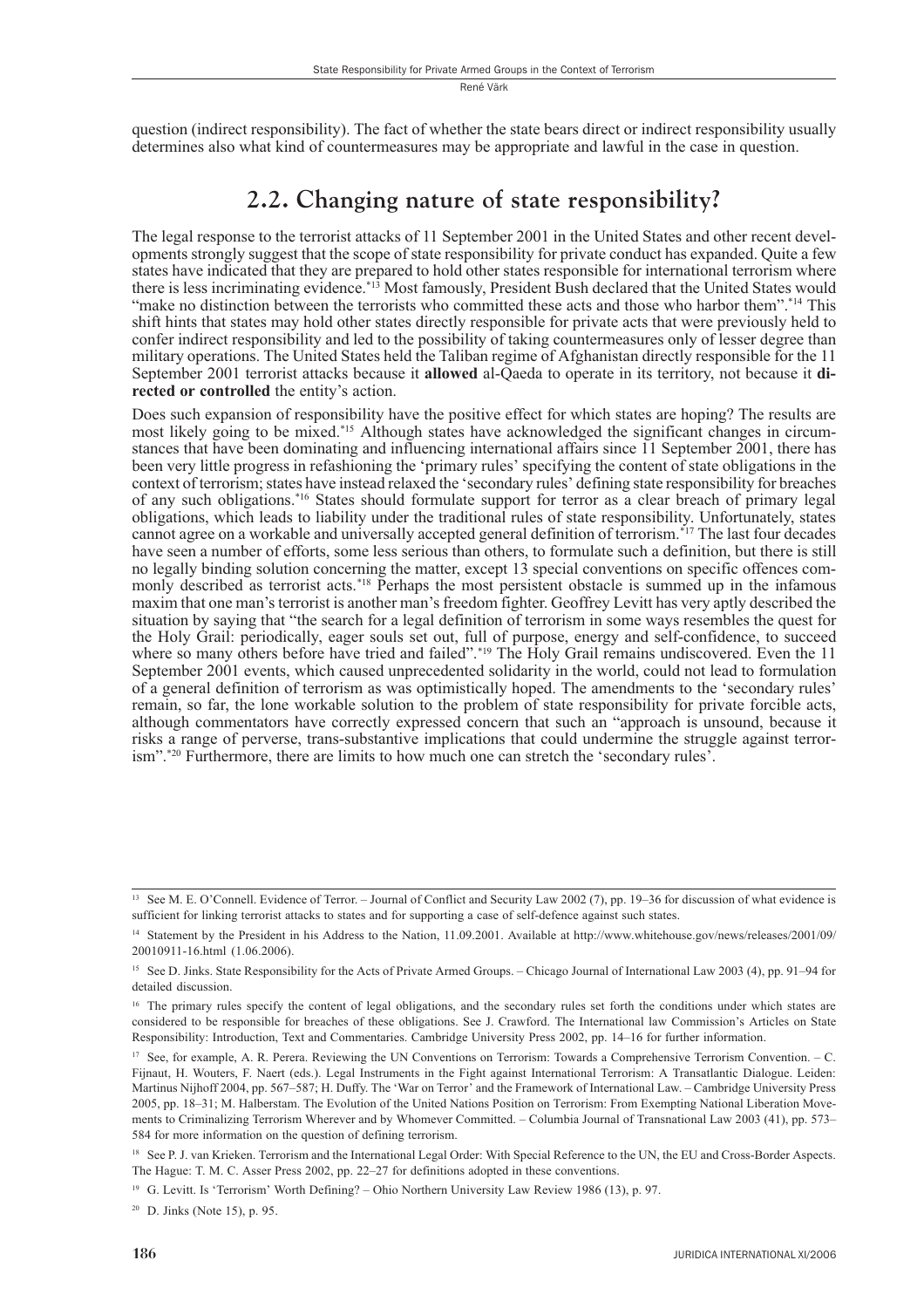# 3. State responsibility for private actors

What is the effect of the state being responsible for the forcible acts of a terrorist group? All states have an overriding obligation to refrain from the threat or use of armed force against other states.<sup>\*21</sup> If one state attacks another state, the latter has a natural and inalienable right to self-defence.\*22 Terrorism is, essentially, use of violence and therefore comparable, in effect, to armed attacks by states. If the forcible acts of a private armed group are appropriately attributable to a state, it follows that the host state has violated its duty not to use armed force in its relations with other states and the injured state may have a legitimate justification to use armed force as self-defence both against the terrorist group and against its host state. It is true that selfdefence has generally been associated with inter-state relations, but there is no reason that the right of states to defend themselves should be confined solely to response to attacks launched originally by states.\*23 As mentioned above, the violent acts of private armed groups may be of comparable scale and gravity to those of states.

### 3.1. Level of state involvement

The decision to use armed force as a response against another state must not be taken lightly, because such a step has potentially very serious consequences. The injured state has to take into account the level of involvement of the host state in the action of the private armed group when choosing the means and methods of retaliation.

Four general levels of state involvement can be identified\*24:

- **Direction** the state actively controls or directs the terrorist activities. For example, there is substantial evidence that Libya directed the terrorists who bombed the Berlin discotheque (1986) and killed an American serviceman:
- **Support** the state does not control the terrorists but does encourage their activities and provides active support such as training, equipment, money, and transport. For example, both Iran and Syria give substantial amounts of financial assistance, training, weapons, explosives, and other support to the Palestinian terrorist group Hezbollah;
- **Toleration** the state does not actively support or direct terrorists, but it makes no effort either to arrest or suppress them. For example, the Taliban regime consistently permitted international terrorists to use Afghanistan as a training ground and base of operations and refused to co-operate in the capture of Osama bin Laden; and
- **Inaction** the state is simply unable to deal effectively with terrorists, due to political factors or inherent weakness. For example, Lebanon lacked control over a large portion of its southern territory, where terrorists operated against Israel (although there have been many positive developments, the operation of terrorists there continues even today to some extent).

A state cannot be held responsible in an equal manner for all of the situations described. Most importantly, not every situation automatically calls for or justifies military intervention: the remedial action has to be proportionate to the threat or consequences of the terrorist attack.\*25 While direction by the state of terrorist activities may indeed justify or even demand military response as self-defence, mere inaction by the state due to genuine inability to deal with the private armed groups located in its territory does not necessarily make the host state a target of lawful military operations.

<sup>&</sup>lt;sup>21</sup> Article 2 (4) of the United Nations Charter declares that "all Members shall refrain in their international relations from the threat or use of force against the territorial integrity or political independence of any state, or in any other manner inconsistent with the Purposes of the United Nations".

<sup>&</sup>lt;sup>22</sup> This is also reaffirmed in the United Nations Charter, which otherwise prohibits the use of armed force. Article 51 states that "nothing in the [...] Charter shall impair the inherent right of individual or collective self-defense if an armed attack occurs against a Member of the United Nations"

<sup>&</sup>lt;sup>23</sup> See C. Greenwood. International Law and the Pre-emptive Use of Force: Afghanistan, Al-Qaida, and Iraq. - San Diego International Law Journal 2003 (4), pp. 16-18 for detailed discussion.

<sup>&</sup>lt;sup>24</sup> See also R. J. Erickson. Legitimate Use of Military Force against State-Sponsored International Terrorism. Maxwell Air Force Base, AL: Air University Press 1989, pp. 32-34; G. M. Travalio. Terrorism, International Law, and the Use of Military Force. - Wisconsin International Law Journal 2000 (18), pp. 150-151 and accompanying footnotes.

<sup>&</sup>lt;sup>25</sup> The Webster formula, which has long been regarded as a definitive statement of the conditions for exercising the right to self-defence in customary international law, prescribes that the injured state may not do anything "unreasonable or excessive; since the act, justified by the necessity of self-defence, must be limited by that necessity, and kept clearly within it" (British Foreign and State Papers 1840-1841 (29), p. 1138).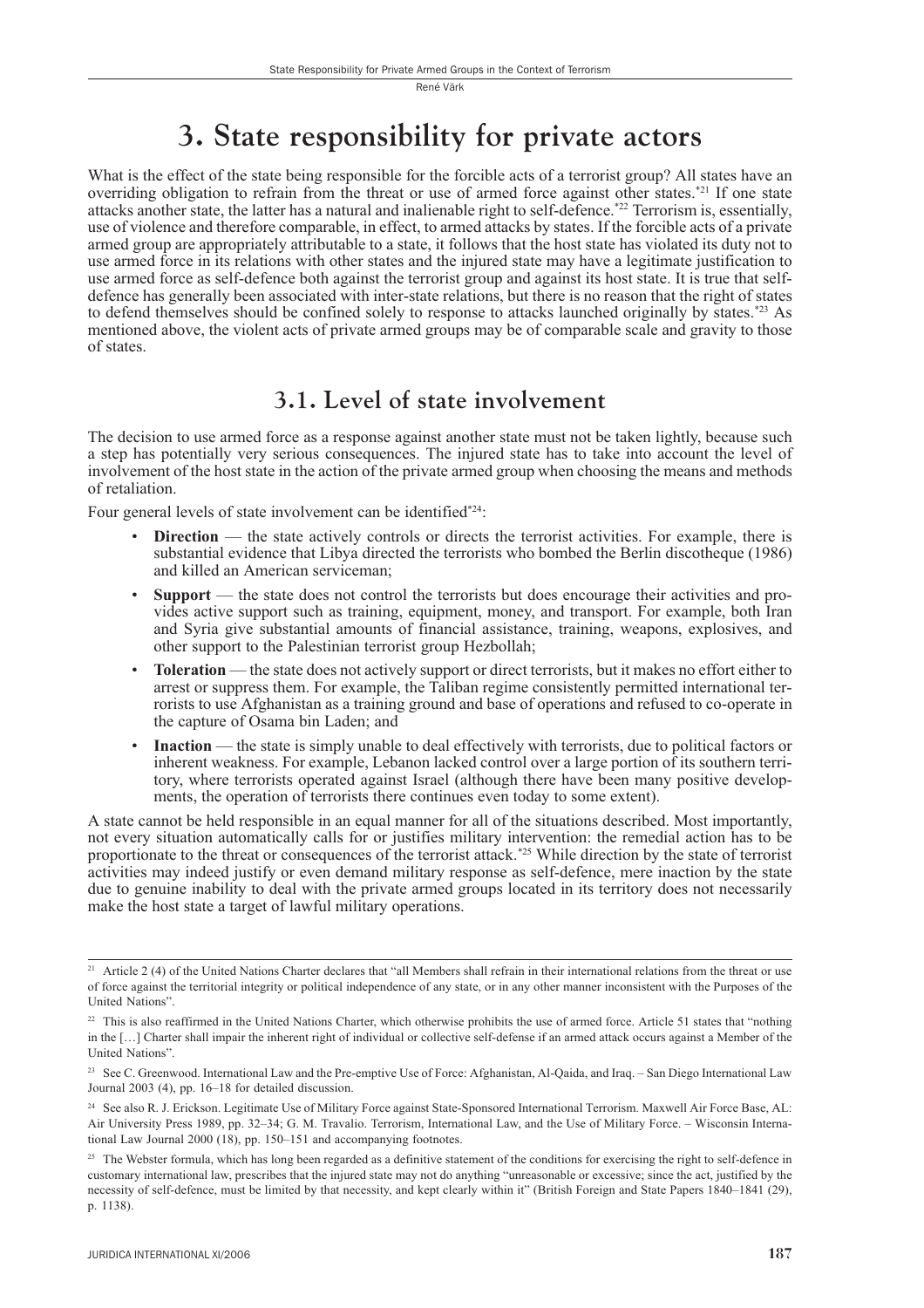## 3.2. Grounds for state responsibility

International law foresees certain situations where the state is responsible either for private conduct itself or for consequences arising therefrom. It can be said, in advance, that legal attribution of different terrorist acts to states is not usually as easy as political condemnation. But to the extent that imputing state responsibility to those who harbour and support terrorist groups is necessary for effective self-defence, the Draft Articles are not generally inconsistent with the evolving standard recognised by the recent expressions and acts of states: although innovative interpretation is still necessary.

#### 3.2.1. Conduct of de facto state agents or organs

States are ever more commonly using private persons or entities for performing public functions. As the state has employed these private actors to exercise, in its place, elements of the governmental authority, the former must bear responsibility for such actors.<sup>\*26</sup> When the relationship between the state and private actors is formal — for example, there is a contract or legislative act in place — no dispute concerning responsibility usually arises, provided that the person or entity acted in an official capacity in the instance in question. So, if a state hires a private armed group to carry out forcible acts against other states, the hiring state is responsible for the action of that group. However, state responsibility becomes complicated when a state is using private actors who are neither employees nor organs of that state but are still acting informally as its agents. In fact, this should not change the position of the state. It would be imprudent to deny state responsibility for private conduct in circumstances where it is clear that the state is using the private actors as its de *facto* agents.<sup>\*27</sup> To deny state responsibility merely on grounds that it is a private actor involved when, in fact, it is clear that the latter is acting on the instructions of the state would be to encourage state use of private agents to circumvent legal obligations.

The imputability to a state of the use of armed force by its agents has been established in the Definition of Aggression, which defines an act of aggression, *inter alia*, as "the sending by or on behalf of a State of armed bands, groups, irregulars or mercenaries, which carry out acts of armed force against another State of such gravity as to amount to [an actual armed attack conducted by regular forces] or its substantial involvement therein".\*28 The International Court of Justice (ICJ) accepted this provision as being an expression of customary international law.\*29 Therefore a non-state violent attack can trigger the right of self-defence, provided that said attack is sufficient in gravity and the involvement of a state is sufficient in degree. The terrorist attack can be referred to as a constructive armed attack or a situation equivalent to an armed attack.

The Draft Articles declare that the conduct of a private actor is considered an act of a state if that actor is, in fact, acting on the instructions of, or under the direction or control of, that state.<sup>\*30</sup> The major difficulty involves the link that must be established in order to transform acts of private actors into the acts of de facto state agents. The starting point for the examination of such a link is the legendary Nicaragua case<sup>\*31</sup>, where the ICJ had to decide whether the United States was responsible for the paramilitary contras operating in Nicaragua.<sup>\*32</sup> It was clear from the evidence that the *contras* were a proxy army for the United States and could not have existed without its financing and support, but the ICJ still concluded that their acts were not attributable to the United States. In this case, the ICJ formulated what has now become the classic 'effective control' test for determining the link between states and private actors. The ICJ took the view that

United States participation, even if preponderant or decisive, in the financing, organizing, training, supplying and equipping of the *contras*, the selection of  $[...]$  targets, and the planning of the whole of its operation, is still insufficient in itself [...] for the purpose of attributing to the United States the acts committed by the *contras* [...]. For this conduct to give rise to legal personality of the United States, it would in principle have to be proved that that State had effective control of the military or paramilitary operations in the course of which the alleged violations were committed.<sup>\*33</sup>

<sup>&</sup>lt;sup>26</sup> Draft Articles, article 5.

<sup>&</sup>lt;sup>27</sup> T. Becker (Note 12), p. 66.

<sup>&</sup>lt;sup>28</sup> General Assembly Resolution 3314 (XXIX), 14.12.1974, Annex, article 3 (g).

<sup>&</sup>lt;sup>29</sup> Merits. Military and Paramilitary Activities in and against Nicaragua (Nicaragua v. United States). - ICJ Reports (1986) 14, paragraph 195. The "merits" refers to the phase of proceedings, not an author. So no "J.". The phase of proceedings ("provisional measures", "jurisdiction and admissibility", "merits") or the nature of the ruling ("judgment", "advisory opinion") is traditionally shown after the title of the case (it was so also in the original manuscript), but it seems to be the style of *Juridica International* to show them as the first thing in the reference. See also Notes 54 and 66.

<sup>&</sup>lt;sup>30</sup> Draft Articles, article 8.

<sup>&</sup>lt;sup>31</sup> Military and Paramilitary Activities in and against Nicaragua (Note 29).

<sup>&</sup>lt;sup>32</sup> See G. Townsend. State Responsibility for Acts of de facto Agents. - Arizona Journal of International and Comparative Law 1997 (14), pp. 643-644 for a summary of the court's ruling on the matter of responsibility.

<sup>&</sup>lt;sup>33</sup> Military and Paramilitary Activities in and against Nicaragua (Note 29), paragraph 115 (emphasis added).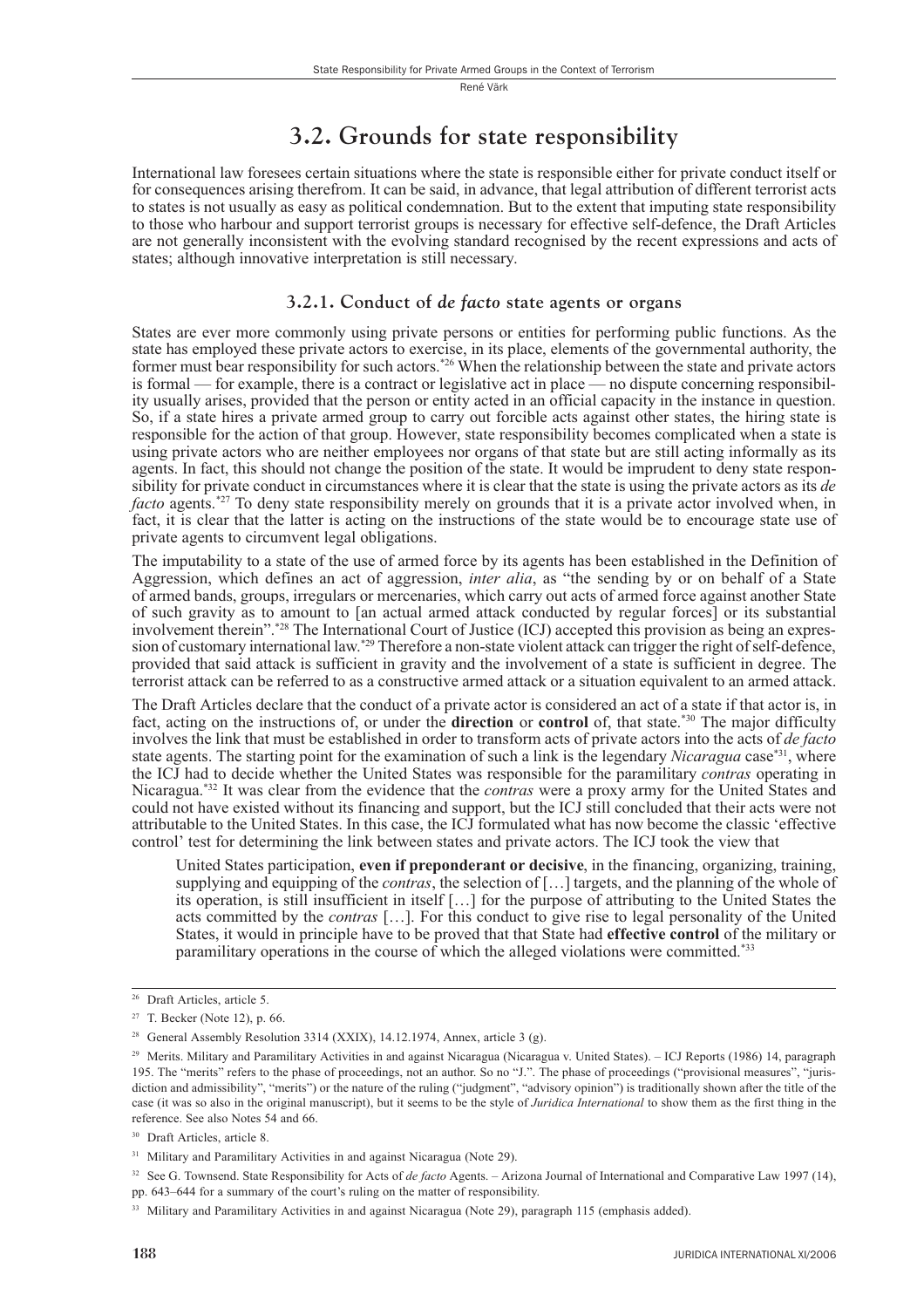If proven that the agents of a state "participated in the planning, direction, support and execution" of violent acts, the imputability to the state of such action is established.<sup>\*34</sup> In other words, terrorist groups who are not state organs but who are supported and directed by a state become *de facto* agents of that state. The ICJ envisioned the kind of support to which such responsibility would be attached as "the provision of weapons" or logistical or other support".\*35

The 'effective control' test has several limitations. To begin with, it imposes for the injured state a quite unrealistic obligation to provide evidence of specific instructions or directions of the host state relating to the terrorist attack. Some commentators have expressed concern that "the traditional 'effective control' test [...] seems insufficient to address the threats posed by global criminals and the states that harbor them".\*36 There are reasons to believe that the position of those holding to such a strict approach has weakened since the 11 September 2001 events and the international community has approved a more liberal approach. The Appeal Chamber of the International Criminal Tribunal for the Former Yugoslavia (ICTY) has offered another approach to the control issue, in the *Tadić* case.<sup>\*37</sup> The ICTY believed that "the **degree of control** may, however, vary according to the factual circumstances of each case" and failed "to see why in each and ever circumstance international law should require a high threshold for the test of control".<sup>\*38</sup> International law does not require that the "control should extend to the issuance of specific orders or instructions relating to single military actions" and therefore it is enough if the state has "overall control" over the private actors in question.\*39 The law of state responsibility should, after all, be based on a "realistic concept of responsibil- $\text{ity"}.$ <sup>\*40</sup> If the state is exercising overall control over a private armed group — i.e., the state finances, arms, and trains the group as well as generally participating in planning and supervision of the group's activities - it would be too much and unnecessary to ask the injured state to prove that the host state actually demanded or directed that specific military operation. Nevertheless, the overall control test is neither a magic solution<sup>\*41</sup> to nor a revolutionary change in the question of attribution. The essential difference between the Nicaragua and Tadiae case lies merely in the degree of control, not in the kind of control. The ICTY still asserted that the state should have control "going beyond the mere financing and equipping of such forces and involving also participation in the planning and supervision of military operations".<sup>\*\*42</sup>

Let us apply these principles to the al-Oaeda and Taliban relationship in Afghanistan before and after 11 September 2001. The situation is far from clear. It is quite difficult to argue that the Taliban regime actually directed or controlled specific acts of al-Qaeda, especially the attacks on the World Trade Center. Nor did the United States prove the existence of such a relationship before commencing Operation Freedom in October 2001. But it was certain, at the same time, that al-Oaeda had operated in the territory of Afghanistan for some time already and had established a close and mutually beneficial relationship with the Taliban regime.<sup>\*43</sup> Although the Taliban regime did not have effective control, it did, most likely, have overall control over al-Oaeda, to say the least.

There is one additional, although uncertain and more difficult in the proof, way of linking a private armed group to a state. A terrorist group could be considered to be a *de facto* state **organ** (not an **agent** as discussed above). The Draft Articles provide that the conduct of any state organ is considered an act of that state.<sup>\*44</sup> This concerns first and foremost official state organs, but it is further explained that "an organ includes any<br>person or entity which has that status in accordance with the internal law of the state".<sup>\*45</sup> The usual condi for such a status is a due reference in domestic law. However, in some states the status of various entities is determined not only by law but also by practice; reference exclusively to internal law would be misleading.<sup>\*46</sup> The International Law Commission (ILC) has not given any specific examples of such *de facto* organs,

<sup>37</sup> Judgement, Prosecutor v. Duško Tadić, Case No. IT-94-I-A, International Criminal Tribunal of the Former Yugoslavia, Appeals Chamber, 15.07.1999. See G. Townsend (Note 32), pp. 640–642 for a summary of the court's ruling on the matter of responsibility.

<sup>38</sup> Prosecutor v. Duško Tadić (Note 37), paragraph 117 (emphasis in original).

<sup>41</sup> On the contrary, the 'overall control' test may open the way for abuses, as it raises difficult issues with respect to the permissible scope of self-defence. See C. Stahn. Terrorist Acts as 'Armed Attack': The Right to Self-defense, Article 51 (1/2) of the UN Charter, and International Terrorism. – Fletcher Forum of World Affairs Journal 2003 (27) 2, pp. 35–54 for detailed discussion.

<sup>42</sup> Ibid., paragraph 145 (emphasis added).

43 British Government. Responsibility for the Terrorist Atrocities in the United States, 11.09.2001— An Updated Account. Available at http://www.number-10.gov.uk/output/page3682.asp (1.06.2006), paragraph 4.

<sup>44</sup> Draft Articles, article 4 (1).

<sup>45</sup> Draft Articles, article 4 (2).

<sup>46</sup> Commentaries to the Draft Articles on Responsibility of States for Internationally Wrongful Acts. – International Law Commission, UN Doc. A/56/10 (2001), p. 90.

<sup>&</sup>lt;sup>34</sup> Ibid., paragraph 86.

<sup>&</sup>lt;sup>35</sup> Ibid., paragraph 195.

<sup>&</sup>lt;sup>36</sup> A.-M. Slaughter, W. Burke-White. An International Constitutional Moment. – Harvard International Law Journal 2002 (43), p. 20.

 $39$  *Ibid.*, paragraph 145.

<sup>&</sup>lt;sup>40</sup> Ibid., paragraph 121.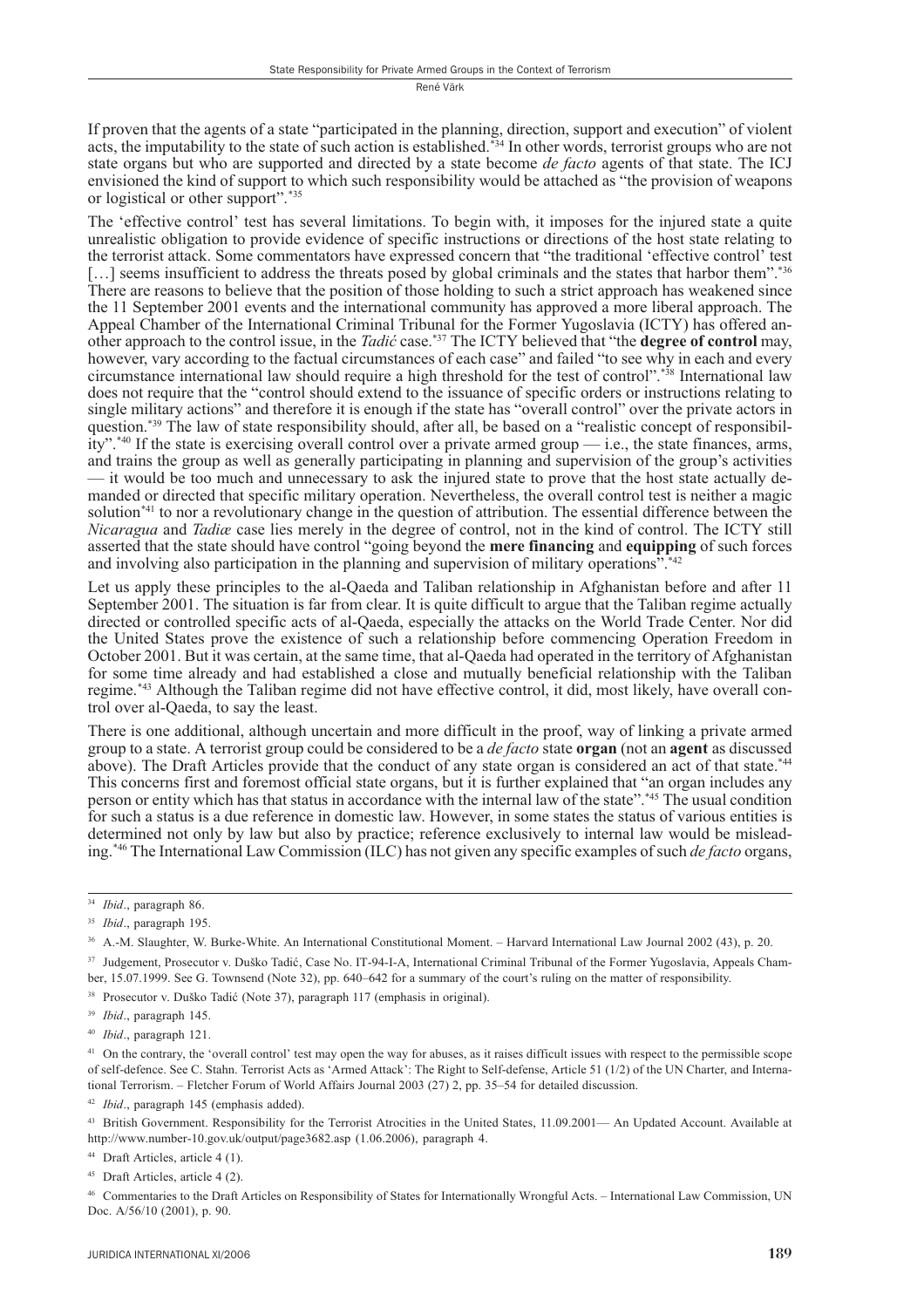but there should be no reason that a private armed group exercising some functions similar to those of the government could not, in principle, be one such organ. In considering al-Qaeda again, it is difficult, but not entirely implausible, to assert that that terrorist group was, in fact, a *de facto* organ of Afghanistan. For instance, the forces under the control of Osama bin Laden fought alongside the Taliban soldiers in the Afghan civil war.\*47 If fighting a war is not an exercise of state functions, then what is?

The Draft Articles speak also of the possibility of the conduct of a private actor being considered an act of a state if the actor is, in fact, exercising elements of the governmental authority in the absence or default of the official authorities and in circumstances such as call for the exercise of those elements of authority.<sup>\*48</sup> This ground for state responsibility is usable in very exceptional cases, where the regular authorities have disintegrated, have been suppressed, or are simply inoperative for the time being.<sup>\*49</sup> Failed states would be the most probable examples in the context of terrorism.<sup>\*50</sup> In such a scenario, the state system has collapsed because of a revolution or similar events and the government is not able to exercise its functions in certain parts of the territory. A terrorist organisation then takes over the 'management' of that area and starts to organise cross-border violent attacks (possibly even in the belief that it is organising defensive operations). Although the central government is temporarily incapacitated, it is still responsible for the action of that private actor. The government is the organ that guards the territorial sovereignty and should ensure that there is no illegal rival to its monopolistic right to exercise public power. The Taliban regime allowed al-Oaeda to act quite independently and even somewhat like a government in connection with certain matters, but the known facts contain very little evidence to support the contention of the Taliban's responsibility on the present ground.

#### 3.2.2. Conduct adopted by the state

It has been established above that the conduct of a private actor not acting, in one way or another, on behalf of the state is not considered to be an action of that state. Liability for truly private acts should remain with those who committed them. But even such conduct can "nevertheless be considered an act of that state under international law if and to the extent that the State acknowledges and adopts the conduct in question as its own".<sup>\*51</sup> This exception is concerned not with implied state complicity arising out of the failure to prevent or prosecute the private offender but with explicit ratification and adoption of the private conduct by the state.<sup>\*52</sup> The conduct is not attributable to a state when the state merely acknowledges the factual existence of conduct or expresses its verbal approval of it. In their international controversies, states often take positions that amount to 'approval' or 'endorsement' of conduct in some general sense but do not involve any assumption of responsibility. The language of 'adoption', however, carries with it the idea that the conduct is acknowledged by the state as, in effect, its own conduct. The act of acknowledgement and adoption, whether it takes the form of words or conduct, must be clear and unequivocal.\*53

The essence of this principle is well illustrated by the *Teheran Hostages* case<sup>\*54</sup>, where the ICJ had to decide whether Iran was responsible for the capture by the student group Muslim Student Followers of the Imam's Policy, not having any official status within the Iranian government, of the United States Embassy and Consulate and the continued detention of their staff,<sup>\*55</sup> The ICJ was not able, despite Iran's failure to fulfil its international obligations\*56, to impute the attack itself to the Iranian state, because the students were neither agents nor organs of the Iranian government. However, in the days after the attack, numerous Iranian authorities expressed very clear endorsement and ratification of what the students had done. The minister for foreign affairs declared that the occupation of the United States Embassy had been "done by [Iranian] nation", and Ayatollah Khomeini not only expressed, in a series of public statements, approval for the attack but treated it as a series of actions that the state was directing.<sup>\*57</sup> The Iranian government endorsed the situation also in its action: when the Iraqi Consulate, which had been similarly occupied, was evacuated on the orders of Ayatollah Khomeini, the latter issued different instructions from those used in relation to the United Sates

<sup>55</sup> See G. Townsend (Note 32), pp. 644–647 for a summary of the court's ruling on the matter of responsibility.

<sup>57</sup> Ibid., paragraph 74.

<sup>&</sup>lt;sup>47</sup> British Government (Note 43), paragraph 12.

<sup>&</sup>lt;sup>48</sup> Draft Articles article 9

<sup>&</sup>lt;sup>49</sup> Commentaries to the Draft Articles on Responsibility of States for Internationally Wrongful Acts (Note 46), p. 109.

<sup>&</sup>lt;sup>50</sup> See B. N. Dunlap. State Failure and the Use of Force in the Age of Global Terror. Boston College. – International and Comparative Law Review 2004 (27), pp. 453-475 for more information on failed states.

<sup>&</sup>lt;sup>51</sup> Draft Articles, article 11.

<sup>&</sup>lt;sup>52</sup> T. Becker (Note 12), p. 72.

<sup>&</sup>lt;sup>53</sup> Commentaries to the Draft Articles on Responsibility of States for Internationally Wrongful Acts (Note 46), pp. 121-122.

<sup>&</sup>lt;sup>54</sup> Judgement, United States Diplomatic and Consular Staff in Teheran (United States v. Iran). – ICJ Reports (1980) 3.

<sup>&</sup>lt;sup>56</sup> See United States Diplomatic and Consular Staff in Teheran (Note 54), paragraphs 14, 17, 20, and 50 for details.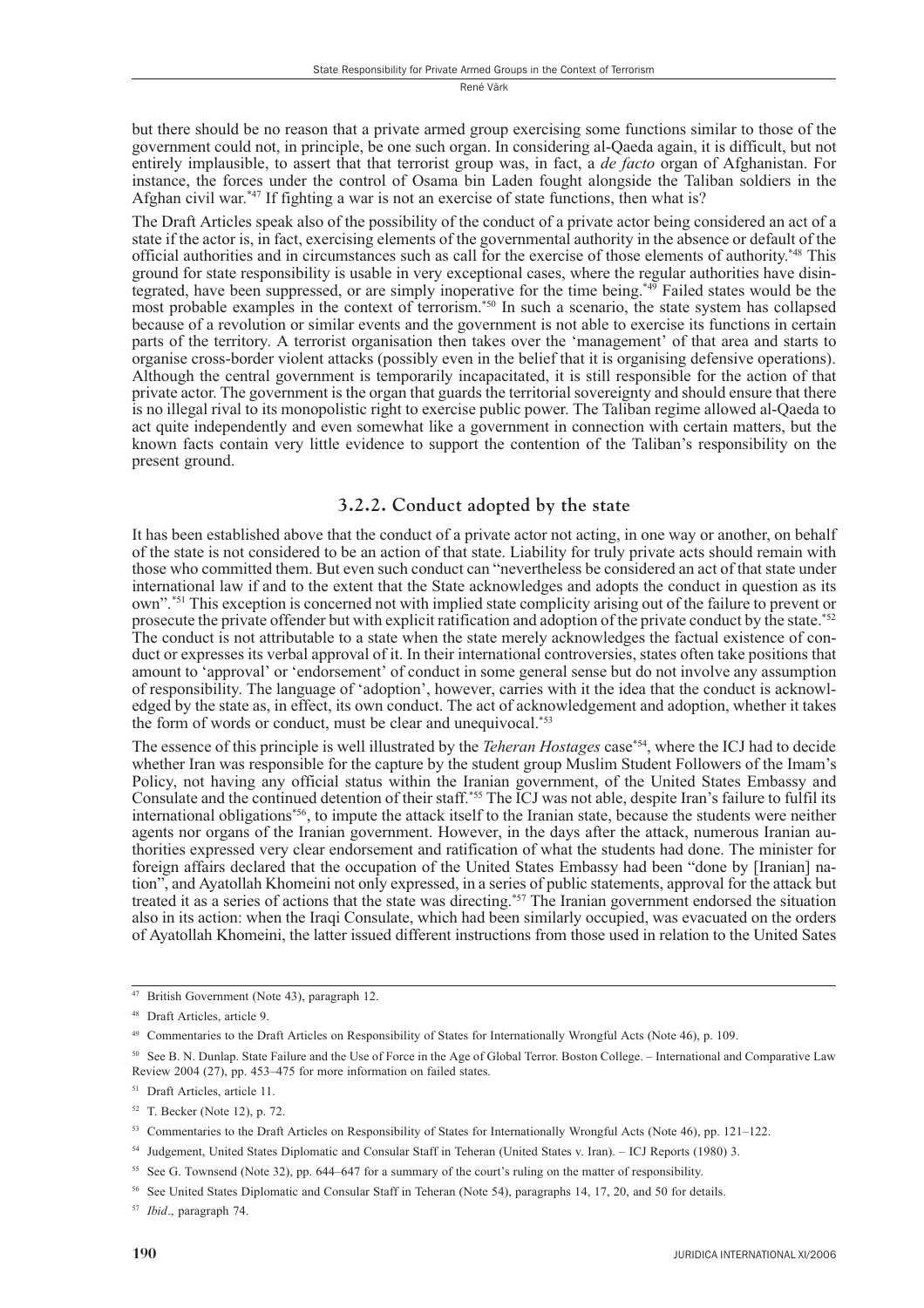Embassy.<sup>\*58</sup> The question of whether the attribution was prospective or retroactive remains disputable. Although, in the *Teheran Hostage* case, the ICJ found that the responsibility was merely prospective<sup>\*59</sup>, this is definitely not a desirable approach, as it would leave gaps in responsibility for continuing acts. The ILC has expressed a more reasonable view, that "where the acknowledgement and adoption is unequivocal and unqualified there is good reason to give it retroactive effect".<sup>\*60</sup> The response to this issue actually has more farreaching consequences: if the state is responsible from the moment when an act was committed, the state may be responsible for the attack itself, not merely for its consequences, and therefore a lawful subject of armed attack in the form of self-defence.

In application of all of this to the relationship between al-Qaeda and the Taliban, the publicly available facts are insufficient for undeniably attributing the 11 September 2001 terrorist attack to Afghanistan. On the one hand, the fact that the Taliban regime did not condemn the terrorist attacks, declined to extradite Osama bin Laden with other members of al-Qaeda, and refused to stop the operation of al-Qaeda in Afghanistan can be taken as strong evidence of the silent adoption of the action of al-Qaeda as its own. However, on the other hand, this is not enough evidence, as the adoption must be clear and unequivocal. As it was in case of Iran, any anti-American or Islamic rhetoric on the part of the Taliban regime cannot be construed as a due adoption of the al-Qaeda attack. The Taliban regime actually denied that Osama bin Laden had anything to do with the attack, asserting that he "lacked the capacity to pull off large-scale attacks"<sup>\*61</sup>, and proclaiming their confidence that an investigation would find him innocent.

A state that adopts a terrorist attack as its own shall be responsible to the injured state as if the attack came from the adopting state itself. This has actually never happened in contemporary state practice, nor is it very likely to happen in future, given that treaty-based international law expressly forbids states to engage in terrorism.<sup>\*62</sup> The usability of this ground for responsibility is therefore, legally speaking, rather limited.

#### 3.2.3. Harbouring and supporting terrorists?

Now the question is whether state responsibility should end with terrorist attacks that were controlled or adopted by a state or, in contrast, states should be held responsible also for terrorist activities when their involvement is limited to financing, training, or similar support. In other words, should a state be responsible for toleration of or intolerance towards terrorism? Gregory M. Travalio has put it correctly in stating that "this issue becomes more difficult when a state, which has the ability to control terrorist activity, nonetheless tolerates, and even encourages it".<sup>\*63</sup> This grey area has become increasingly significant and murky in the years following 11 September 2001. The shift was initiated by President Bush with his above-mentioned declaration that the United States would "make no distinction between the terrorists who committed these acts and those who harbor them", \*64 The United States case against Afghanistan was based on the conviction that the 11 September 2001 terrorist attacks were "made possible by the decision of the Taliban regime to allow the parts of Afghanistan that it controls to be used by this organization as a base of operation".<sup>\*65</sup>

This line of argument has a point and definitely should not be cast aside without being given at least some consideration. Depending on the circumstances, harbouring and support of terrorists may breach a number of a state's international obligations under treaties, customary international law, and Security Council resolutions. To begin with, states should not knowingly allow anyone to use their territory in a way that endangers other states, including as a base for attacks.<sup>\*66</sup> The Friendly Relations Declaration proclaims that as a matter of basic principles of international law "every state has the duty to refrain from organizing, instigating, assisting or participating in [...] terrorist acts in another State or acquiescing in organized activities within its territory directed towards the commission of such acts, when the acts referred to [...] involve a threat or use of force".\*67 The Security Council equally demanded that all states "deny safe haven to those

<sup>&</sup>lt;sup>58</sup> *Ibid.*, paragraph 71.

<sup>&</sup>lt;sup>59</sup> *Ibid.*, paragraph 74.

 $60$  Commentaries to the Draft Articles on Responsibility of States for Internationally Wrongful Acts (Note 46), p. 120.

<sup>&</sup>lt;sup>61</sup> D. Brown. Use of Force against Terrorism after September 11<sup>th</sup>: State Responsibility, Self-defense and Other Responses. - Cardozo Journal of International and Comparative Law 2004 (11), p. 11.

 $62$  *Ibid.*, p. 12.

<sup>&</sup>lt;sup>63</sup> G. M. Travalio (Note 24), p. 154.

<sup>&</sup>lt;sup>64</sup> Statement by the President in his Address to the Nation (Note 14).

<sup>&</sup>lt;sup>65</sup> Letter dated 7.10.2001 from the permanent representative of the United States of America to the United Nations, addressed to the president of the Security Council, United Nations Document S/2001/946 (2001).

Merits. The Corfu Channel (United Kingdom v. Albania). - ICJ Reports (1949) 4, p. 22.

Declaration on Principles of International Law Concerning Friendly Relations and Cooperation among States in Accordance with the 67 Charter of the United Nations, General Assembly Resolution 2625 (XXV), 24.10.1970, Annex. The provisions of this declaration are restatements of customary international law and therefore legally binding upon all states.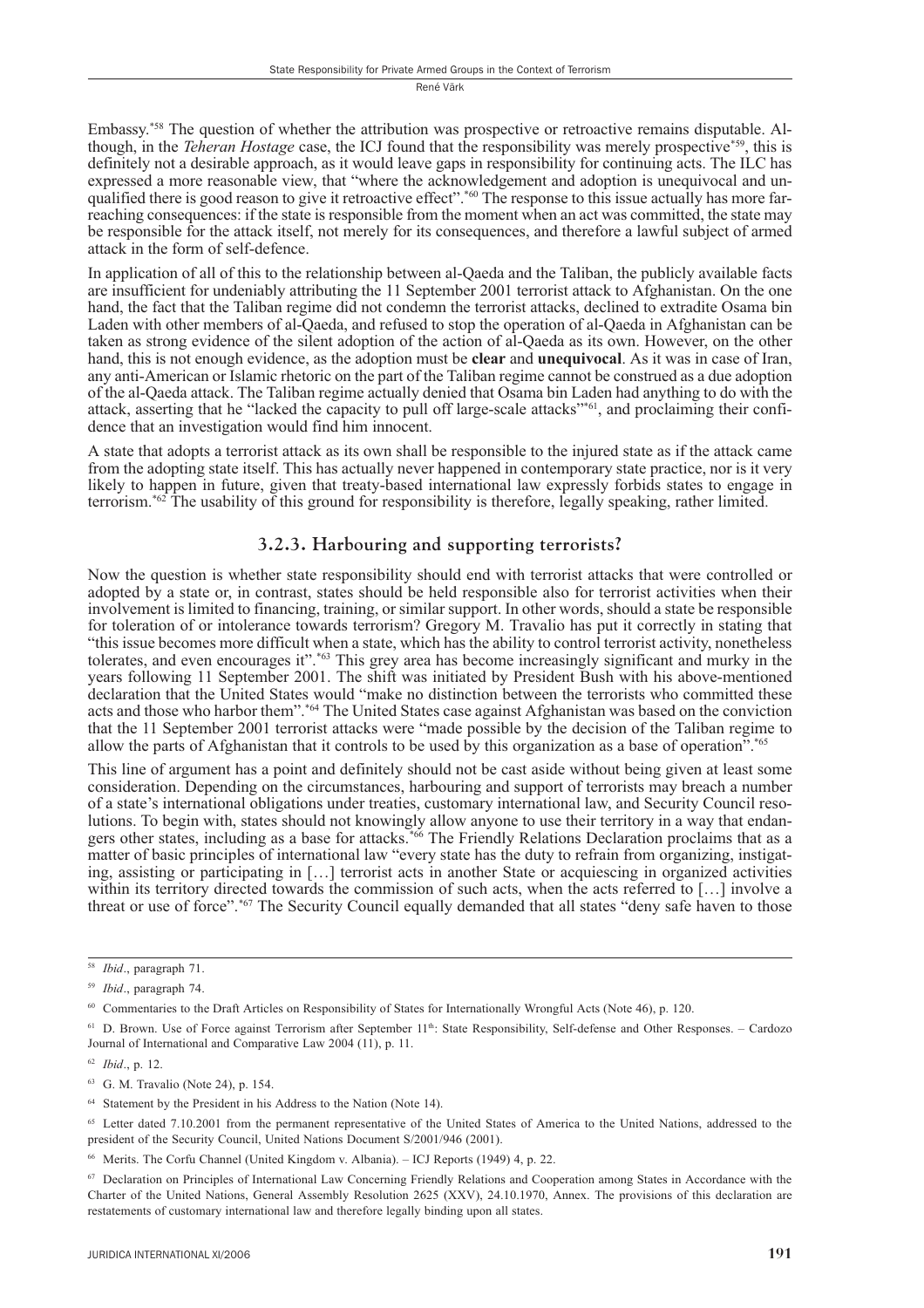who finance, plan, support, or commit terrorist acts".<sup>\*68</sup> All of this can be read as a new attempt to revive the theory of vicarious responsibility that attaches to a state that knowingly acquiesces to the injurious acts of private actors within its territory.<sup>\*69</sup> As a result, a state that is, or should be, aware of a terrorist attack against another state; that is able to prevent the attack but neglects to do so; and that fails to warn said other state is responsible to that other state for the attack.<sup>\*70</sup> This line of reasoning would make the Taliban regime liable for al-Oaeda activities because it harboured and supported the latter despite international obligations and demands from the Security Council to cease doing so.<sup>\*71</sup>

There are also other explanations for how a state harbouring and supporting the activities of private armed groups could be held responsible for the activities of these groups. Firstly, state responsibility should be expressed in terms of complicity. Israel has repeatedly proclaimed that terrorist attacks against it from the territory of Lebanon and Syria were possible due to the complicity of the respective governments.<sup>\*72</sup> Although this relationship is not inconceivable, it is incompatible with the present rules of state responsibility covering complicity.<sup> $*73$ </sup> The latter becomes relevant only when **one state** is aiding or assisting **another state** in the commission of an internationally wrongful act. The structure of this rule suggests that the lower threshold suffices for imputing the conduct of another state because the public character of any such act is clear; i.e., an act of that other state is surely public, not private.<sup>\*74</sup> Secondly, the Security Council has, on<br>numerous occasions, demanded that states "refrain from providing any form of support, active or passive, to entities or persons involved in terrorist acts" and "take the necessary steps to prevent the commission of terrorist acts".<sup>\*75</sup> All member states of the United Nations have a legal obligation to comply with the decisions of the Security Council.<sup>\*76</sup> In speaking about support, training, and similar aid, it would be reasonable to suppose that state involvement of the manner mentioned should be of such a nature and scale that terrorists could not carry out their activities without it. If the state's aid is, instead, of minor or insignificant importance, then the state's responsibility is less likely. Thirdly, tolerance is often not simply the result of impotence or lack of awareness of the threats to which the state should respond; it can equally be an active form of policy.<sup>\*77</sup> If a state tolerates the presence of a private armed group and takes advantage of its activities abroad — i.e., the terrorist group is 'doing the job' instead of the state — that state should bear some responsibility for such activities.

If a state has taken all appropriate actions against terrorist threats emanating from its territory but terrorists there still succeed in attacking another state, the former state should not be deemed responsible. But what if a state is, for objective reasons, incapable of acting against terrorist groups? Can the state be held responsible for inability to exercise due diligence? It would be reasonable to argue that a state only bears responsibility for activities emanating from its border if it is culpable for its acts, including omissions.<sup>\*78</sup> But for the 'privilege' of such an exemption there has to be a balancing counter-obligation — namely, a duty to cooperate with the injured state on the scale, and in a manner, that is necessary for the removal of the terrorist group in question. In other words, if a state is not itself capable of protecting the rights of other states and eliminating threats to them, the former may not passively allow the private armed group to benefit from the shield of its sovereignty and territorial inviolability.

## 4. Conclusions

The last decade has seen various violent attacks by private armed groups of a scale and gravity that was unheard of before. States directly affected by these attacks are willing and eager to act in order to prevent future attacks on them or their allies. Any operation against a private armed actor is complicated by the factor of the actor being located in the territory of some state. As possible operations are inevitably directed also against the host state, the latter's responsibility for the acts of the private armed group in question must

<sup>&</sup>lt;sup>68</sup> Security Council Resolution 1373, 28.09.2001, paragraph 2 (c).

 $69$  See D. Brown (Note 61), pp. 13–15 for more information on vicarious responsibility.

<sup>&</sup>lt;sup>70</sup> Cf. The Corfu Channel (Note 66), pp. 22–23.

<sup>&</sup>lt;sup>71</sup> See Security Council Resolution 1214, 8.12.1998, paragraph 13; Security Council Resolution 1267, 15.10.1999, paragraphs 1-2; Security Council Resolution 1333, 19.12.2000, paragraphs 1-3.

<sup>&</sup>lt;sup>72</sup> See C. Gray. International Law and the Use of Force. 2<sup>nd</sup> ed. Oxford University Press 2004, pp. 172–173 for details.

<sup>&</sup>lt;sup>73</sup> Draft Articles, article 16.

 $74$  D. Jinks (Note 15), p. 90.

<sup>&</sup>lt;sup>75</sup> See, for example, Security Council Resolution 1373, 28.09.2001, paragraphs 2 (a)–(b).

<sup>&</sup>lt;sup>76</sup> Article 25 of the United Nations Charter.

<sup>77</sup> See G. A. Christenson. Attributing Acts of Omission to the State. - Michigan Journal of International Law 1991 (12), pp. 316-317.

<sup>&</sup>lt;sup>78</sup> See R. J. Erickson (Note 24), pp. 100–103.